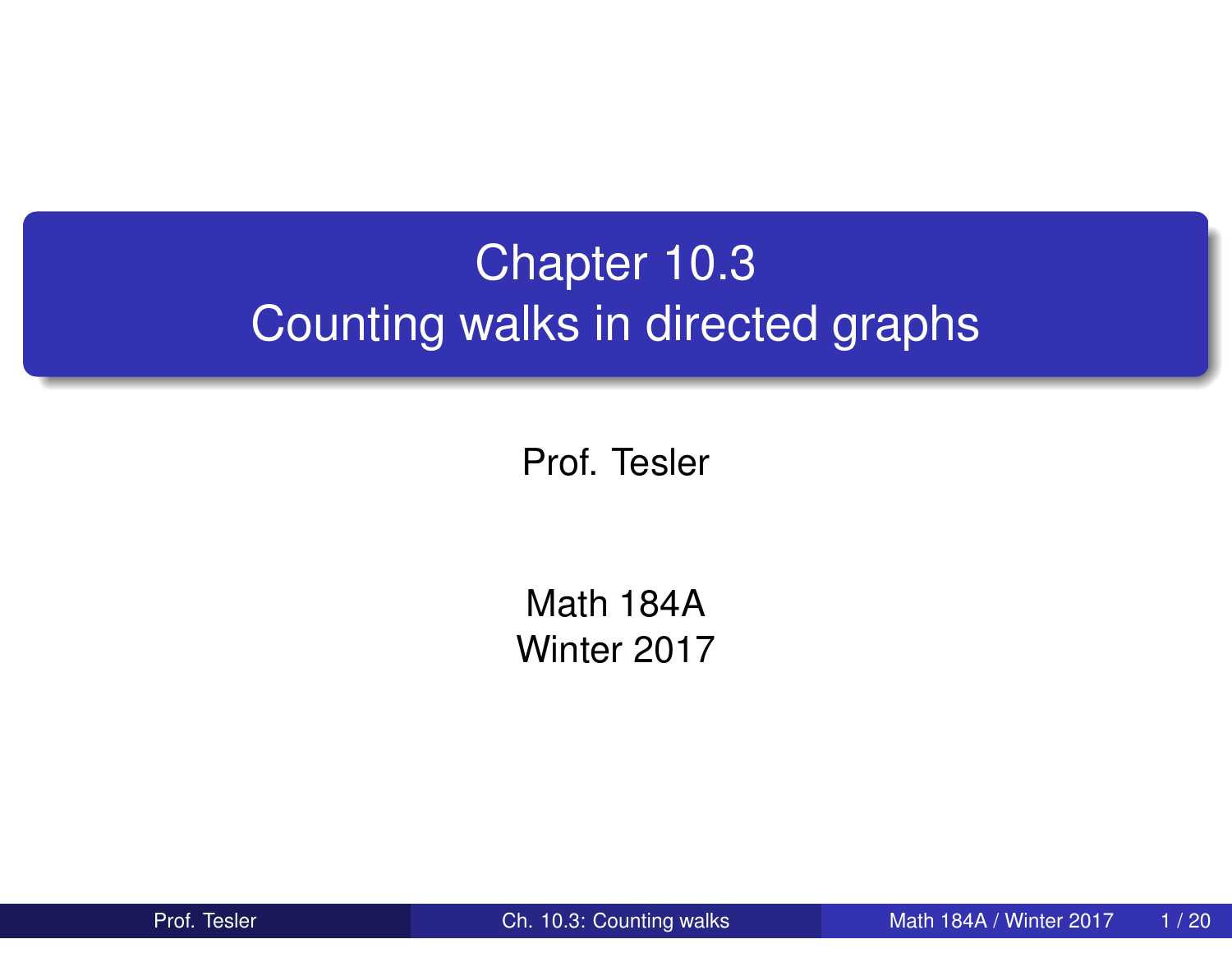### Review of dot product

- Take two vectors of the same length.
- Their *dot product* is defined as:

$$
\begin{bmatrix} a_1 & a_2 & \cdots & a_n \end{bmatrix} \cdot \begin{bmatrix} b_1 & b_2 & \cdots & b_n \end{bmatrix} = a_1 b_1 + a_2 b_2 + \cdots + a_n b_n
$$

$$
\begin{bmatrix} 1 & 2 & 3 \end{bmatrix} \cdot \begin{bmatrix} 4 & -5 & 6 \end{bmatrix} = (1)(4) + (2)(-5) + (3(6))
$$

$$
= 4 - 10 + 18 = 12
$$

- The result is a *scalar* (number or number with units).
- The following is invalid since the lengths are different:

$$
\begin{bmatrix} 1 & 2 & 3 \end{bmatrix} \cdot \begin{bmatrix} 4 & -5 \end{bmatrix}
$$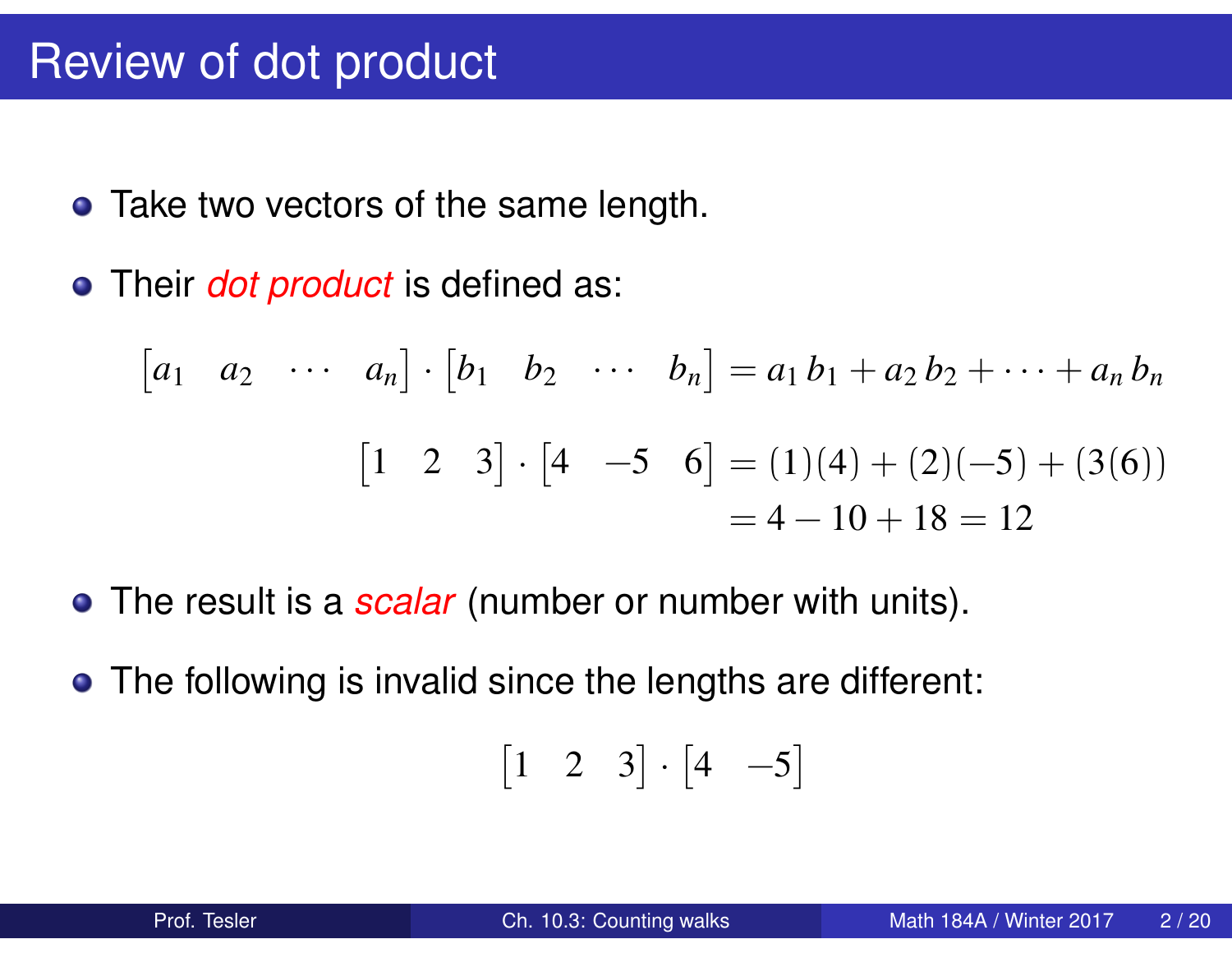## Review of matrix multiplication

- Let *A* be a  $p \times q$  matrix (*p* rows, *q* columns) and *B* be a  $q \times r$  matrix (*q* rows, *r* columns). The number of columns of *A* must equal the number of rows of *B*.
- The *matrix product*  $C = AB$  is a  $p \times r$  matrix. Entry *cij* (row *i*, column *j*) is this dot product:  $c_{ij} = (i^{\sf th}$  row of  $A) \cdot (j^{\sf th}$  column of  $B)$

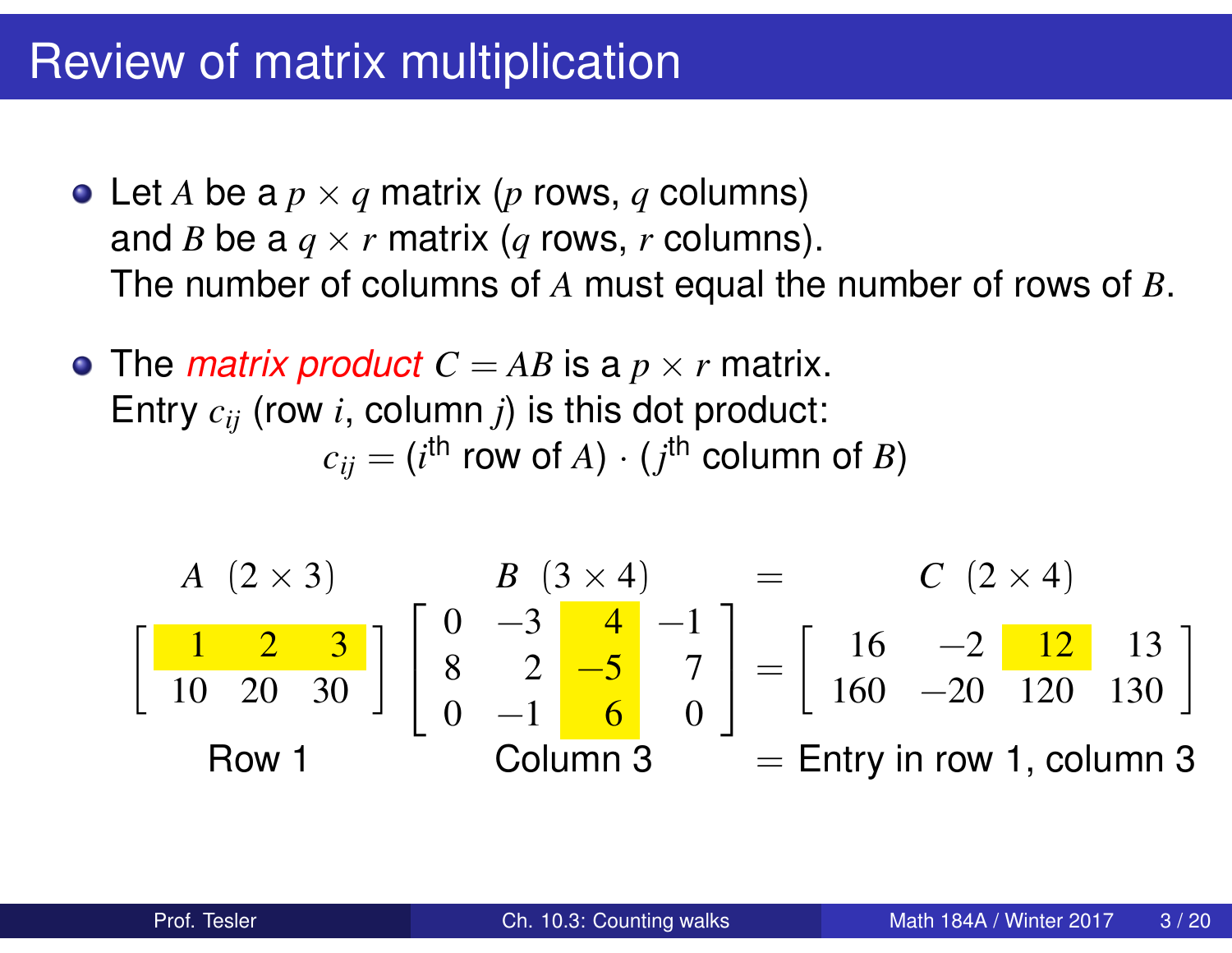### Symbolic entries in matrix multiplication

#### **In terms of symbolic entries:**

- Let  $A = (a_{ij})$  be a  $p \times q$  matrix and  $B = (b_{ij})$  be a  $q \times r$  matrix.
- The *matrix product*  $C = AB$  is a  $p \times r$  matrix. Entry *cij* (row *i*, column *j*) is this dot product:

$$
c_{ij} = (i^{\text{th}} \text{ row of } A) \cdot (j^{\text{th}} \text{ column of } B)
$$
  
=  $[a_{i,1} \ a_{i,2} \ \cdots \ a_{i,q}] \cdot \begin{bmatrix} b_{1,j} \\ b_{2,j} \\ \vdots \\ b_{q,j} \end{bmatrix}$   
=  $a_{i,1}b_{1,j} + a_{i,2}b_{2,j} + \cdots + a_{i,q}b_{q,j} = \sum_{k=1}^{q} a_{i,k}b_{k,j}$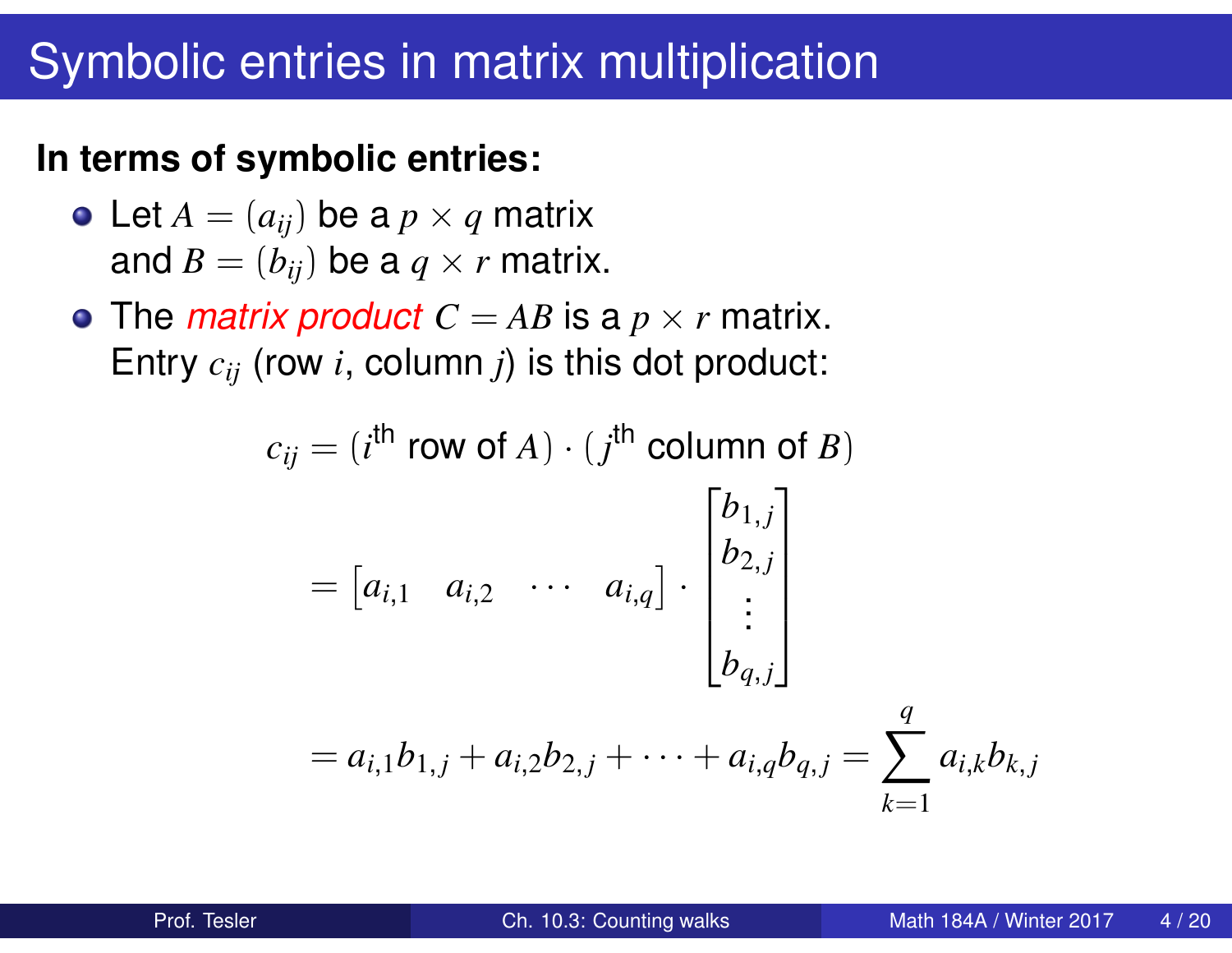## Product of multiple matrices

• Let 
$$
A = (a_{ij})
$$
 be  $p \times q$   
\n $B = (b_{ij})$  be  $q \times r$   
\n $C = (c_{ij})$  be  $r \times s$   
\n $D = (d_{ij})$  be  $s \times t$ 

- $\bullet$  The # of columns in each matrix = # of rows in the next matrix.
- The product  $ABCD$  has dimensions  $p \times t$ (number of rows in the first matrix  $\times$  number of columns in the last)
- Compute  $ABCD = ((AB)C)D$  to show that row *i*, column *j* is  $\bullet$

$$
(ABCD)_{ij} = \sum_{k=1}^{q} \sum_{\ell=1}^{r} \sum_{m=1}^{s} a_{ik} b_{k\ell} c_{\ell m} d_{mj}
$$

(first index is *i*; last index is *j*; do a multiple sum over the others)

Repeated factors:  $AAAA = A^4$ . This isn't the same as raising individual entries to the power of 4.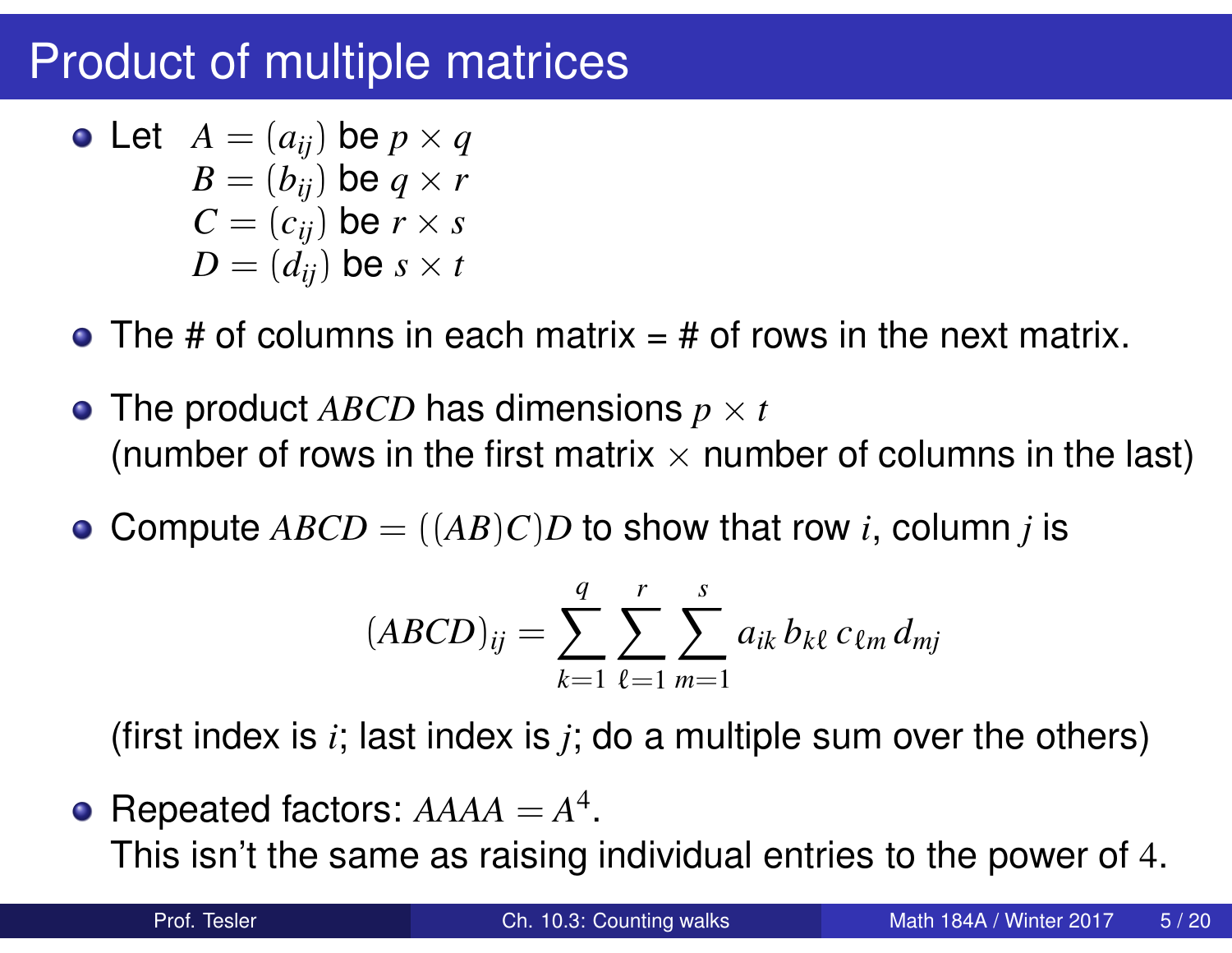## 10.3. Counting walks in a directed graph



#### **Adjacency matrix**

| From |               | $\overline{1}$ o 1 | 2 3               |                  | $\overline{4}$    | 5 |
|------|---------------|--------------------|-------------------|------------------|-------------------|---|
|      |               | ∩                  | $\overline{2}$    | $\Omega$         | $\mathbf{1}$      |   |
|      | $\mathcal{P}$ | $\Omega$           | $\left( \right)$  | 3                | $\left( \right)$  |   |
|      | З             | $\mathbf{\Omega}$  | $\mathbf{\Omega}$ | $\left( \right)$ | ( )               |   |
|      |               | $\mathbf{\Omega}$  | $\mathbf{\Omega}$ | $\overline{2}$   | $\mathbf{\Omega}$ |   |
|      |               |                    |                   | ( )              |                   |   |

Entry *aij* is the number of directed edges  $i \rightarrow j$ .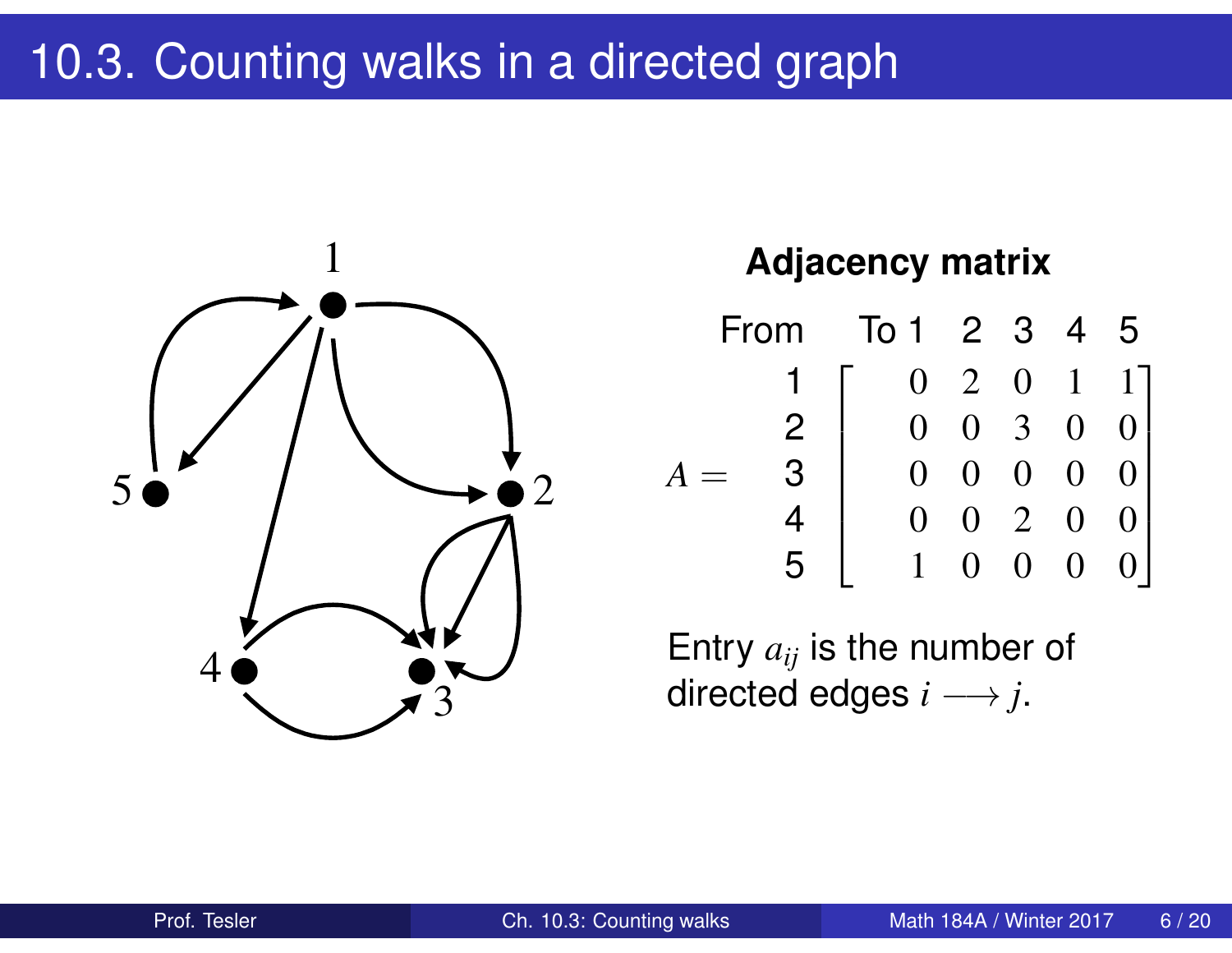### Counting walks in a directed graph



- How many walks of length 2 are there from vertex 1 to vertex 3?
- Recall that walks allow reusing vertices and edges.  $\bullet$
- The number of walks  $1 \rightarrow k \rightarrow 3$  is  $a_{1k}\,a_{k3}$ :

$$
1 \longrightarrow 2 \longrightarrow 3 \mid 2 \cdot 3 = 6
$$
  
\n
$$
1 \longrightarrow 4 \longrightarrow 3 \mid 1 \cdot 2 = 2
$$
  
\n
$$
1 \longrightarrow (1, 3, \text{ or } 5) \longrightarrow 3 \mid 0
$$
  
\nTotal  
\n5  
\nTotal  
\n2  
\n2  
\nTotal  
\n8

Formula:  $\sum_{k=1}^{5} a_{1k} a_{k3} = (AA)_{1,3} = (A^2)_{1,3}$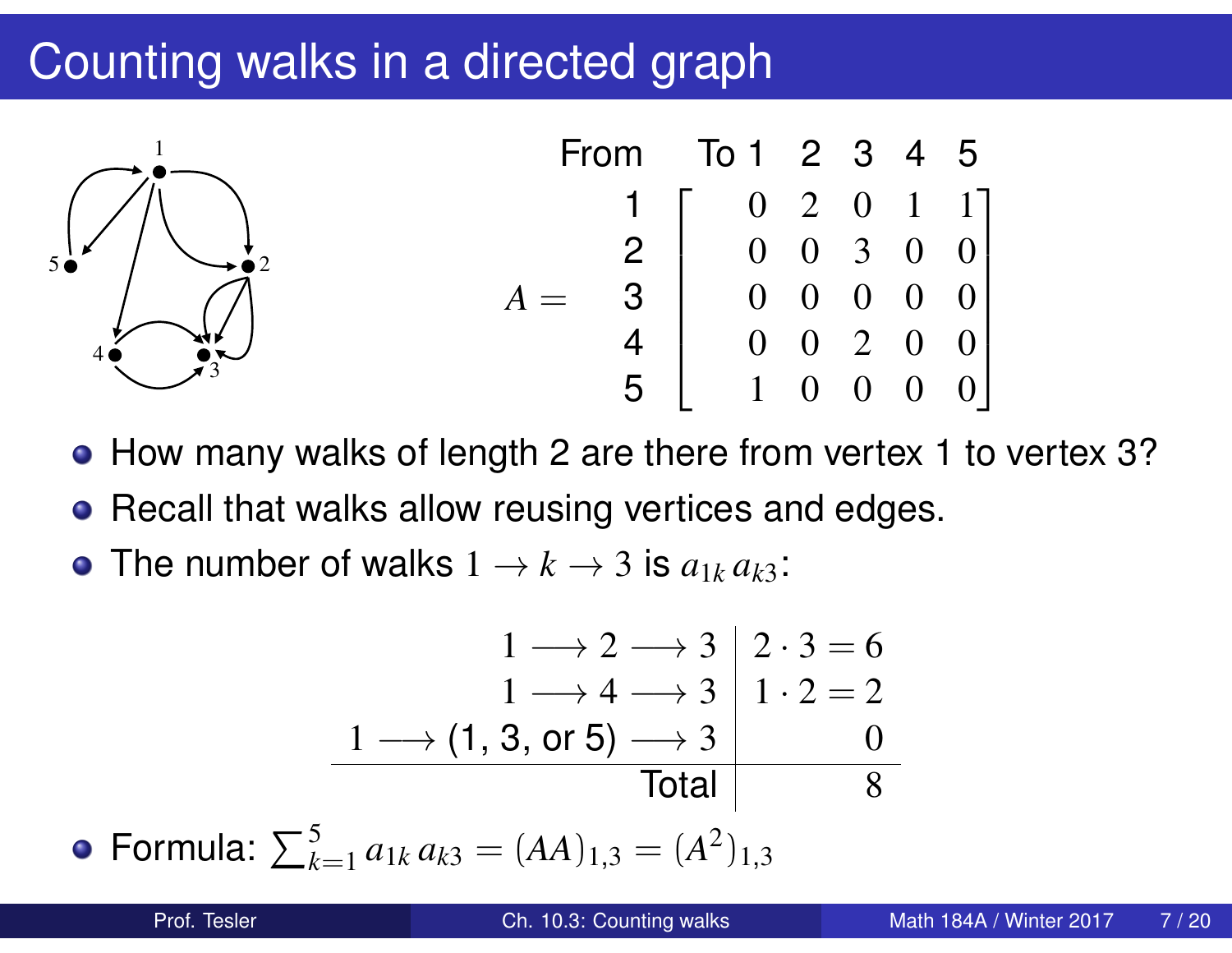### How many walks of length 3 from *i* to *j*?

• Such walks have two intermediate vertices:  $i \rightarrow k \rightarrow \ell \rightarrow j$  occurs  $a_{ik}\,a_{k\ell}\,a_{\ell j}$  times

 $\bullet$  Sum over all intermediate vertices  $k, \ell$ :

Total # walks = 
$$
\sum_{k=1}^{5} \sum_{\ell=1}^{5} a_{ik} a_{k\ell} a_{\ell j} = (AAA)_{ij} = (A^3)_{ij}
$$

In general, the number of walks of length  $m$  from  $i$  to  $j$  is  $(A^m)_{ij}$ :  $\bullet$ Raise matrix *A* to the *m*th power by multiplying *m* factors of *A*. Take the entry in row *i*, column *j*.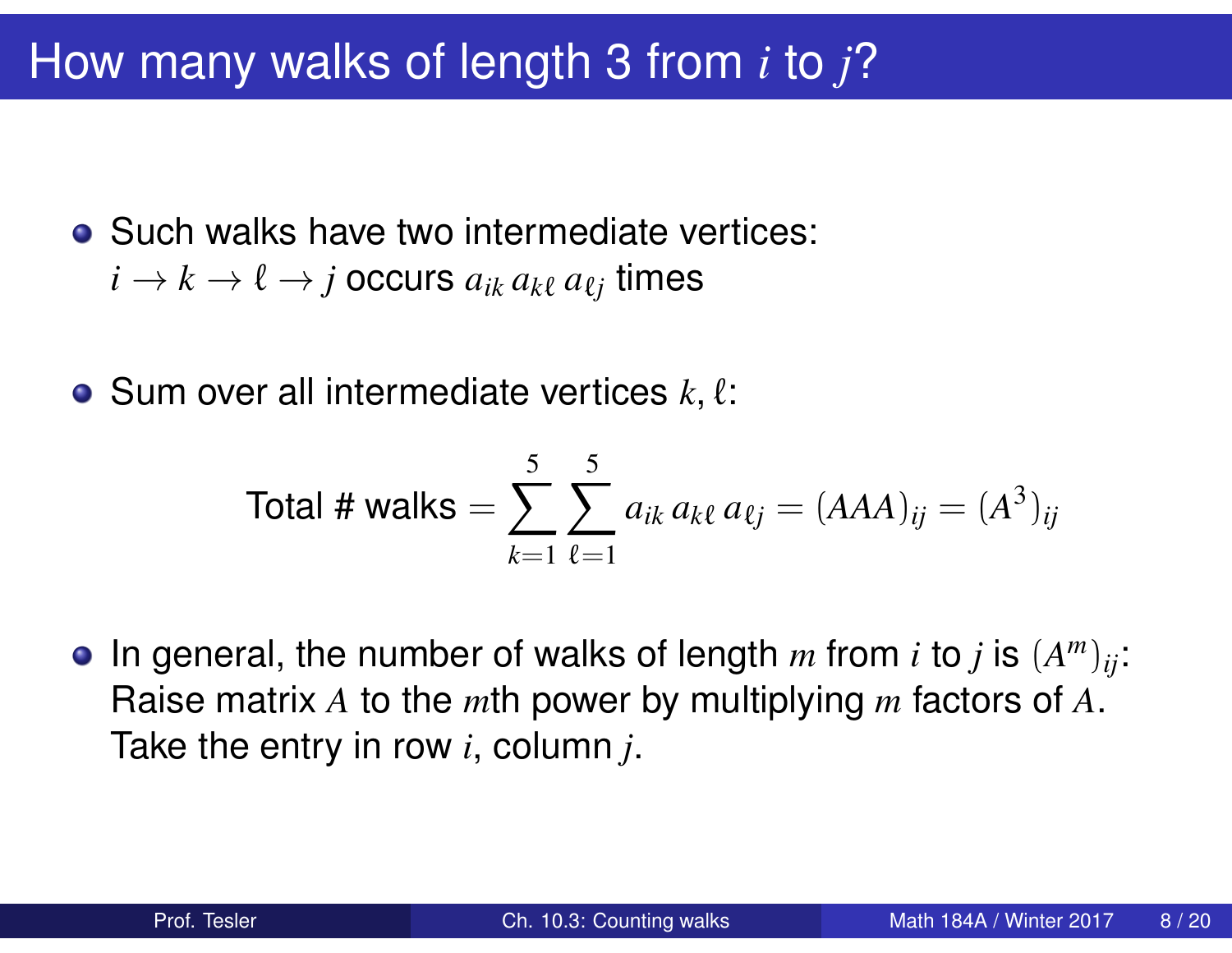### Counting walks in a directed graph

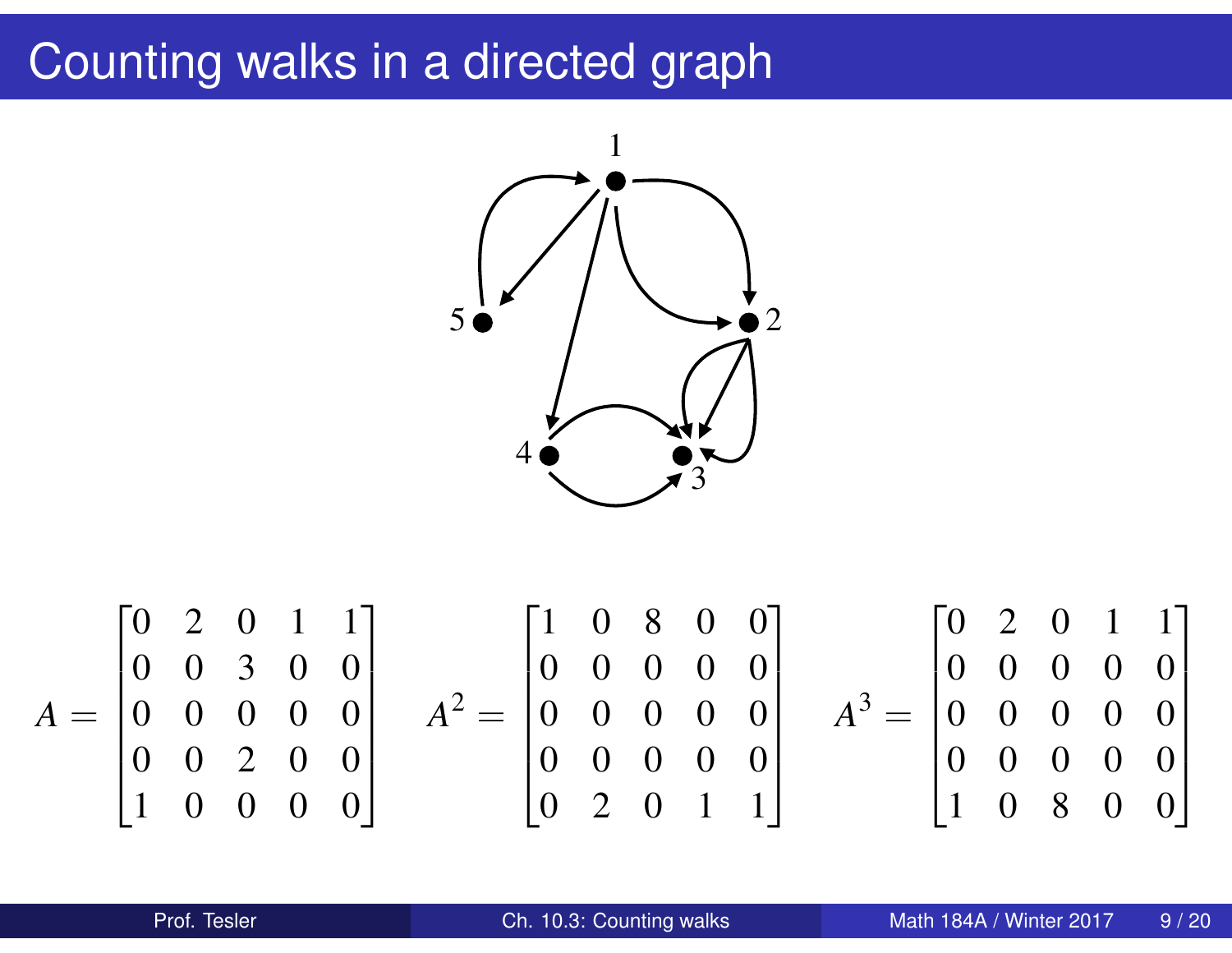#### Problem

- We will consider sequences of the form  $d_1 \, d_2 \, \ldots \, d_n$  where each  $d_i \in \{1, 2, 3\}$  and consecutive entries 11, 23, and 32 are forbidden.
- **o** 12213 is such a sequence.
- 12321 and 12113 are not, since they have forbidden patterns.
- Let *f*(*n*) be the number of such sequences. Compute *f*(*n*).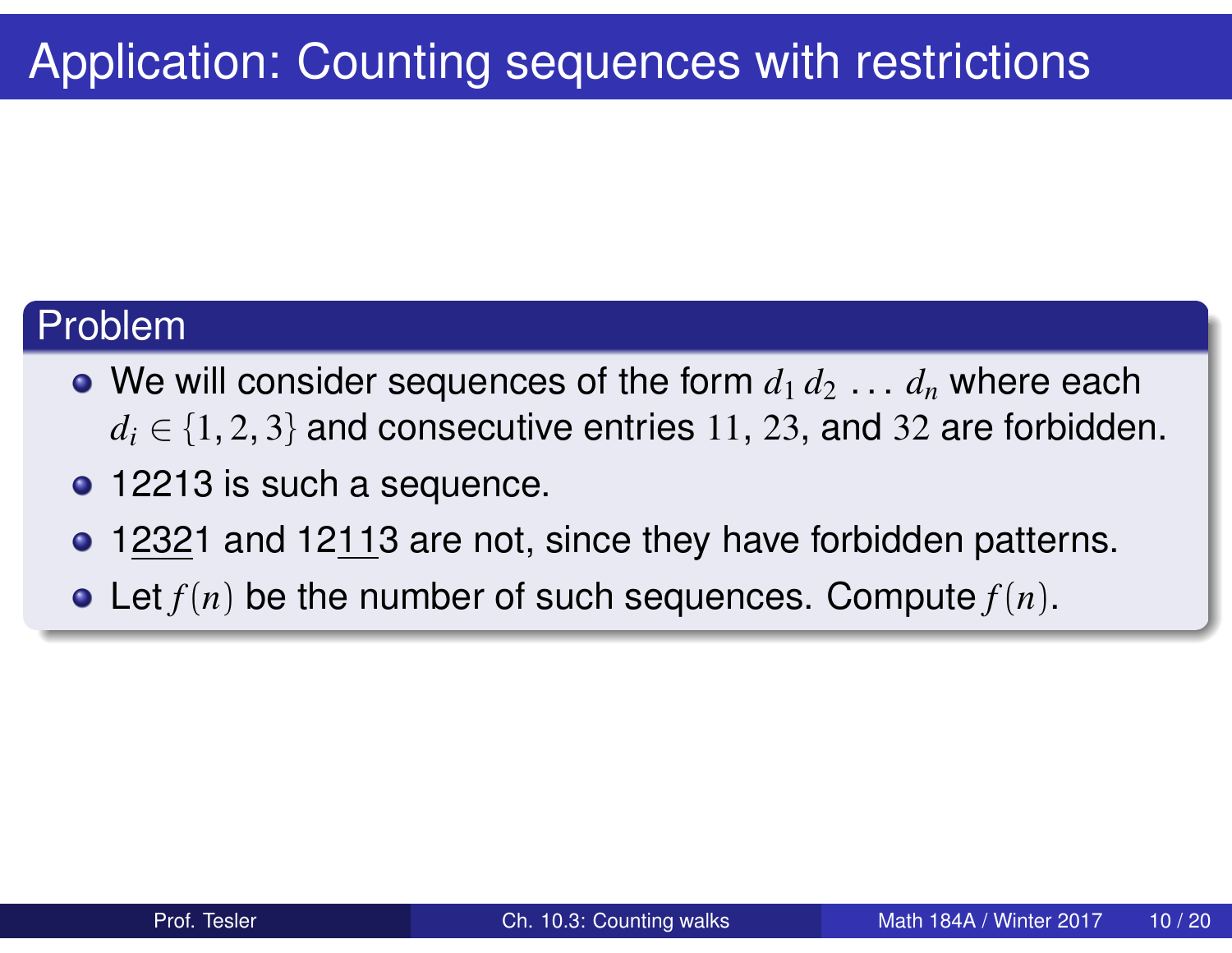# Application: Counting sequences with restrictions

#### Problem

Compute  $f(n)$ , the number of sequences of the form  $d_1 d_2 \ldots d_n$  where each  $d_i \in \{1, 2, 3\}$  and consecutive entries 11, 23, and 32 are forbidden.

### **Solution**

• Form a directed graph on vertices 1, 2, 3, with edges  $i \rightarrow j$  when consecutive symbols *ij* are allowed.



- $(A^4)_{ij}$  counts allowed sequences of the form  $i d_2 d_3 d_4 j$ .
- Note that  $A<sup>n</sup>$  counts walks with  $n$  edges, which have  $n + 1$  vertices, leading to sequences of length  $n + 1$ .
- For  $n \geq 1$ ,  $f(n)$  is the sum of all 9 entries in  $A^{n-1}$ .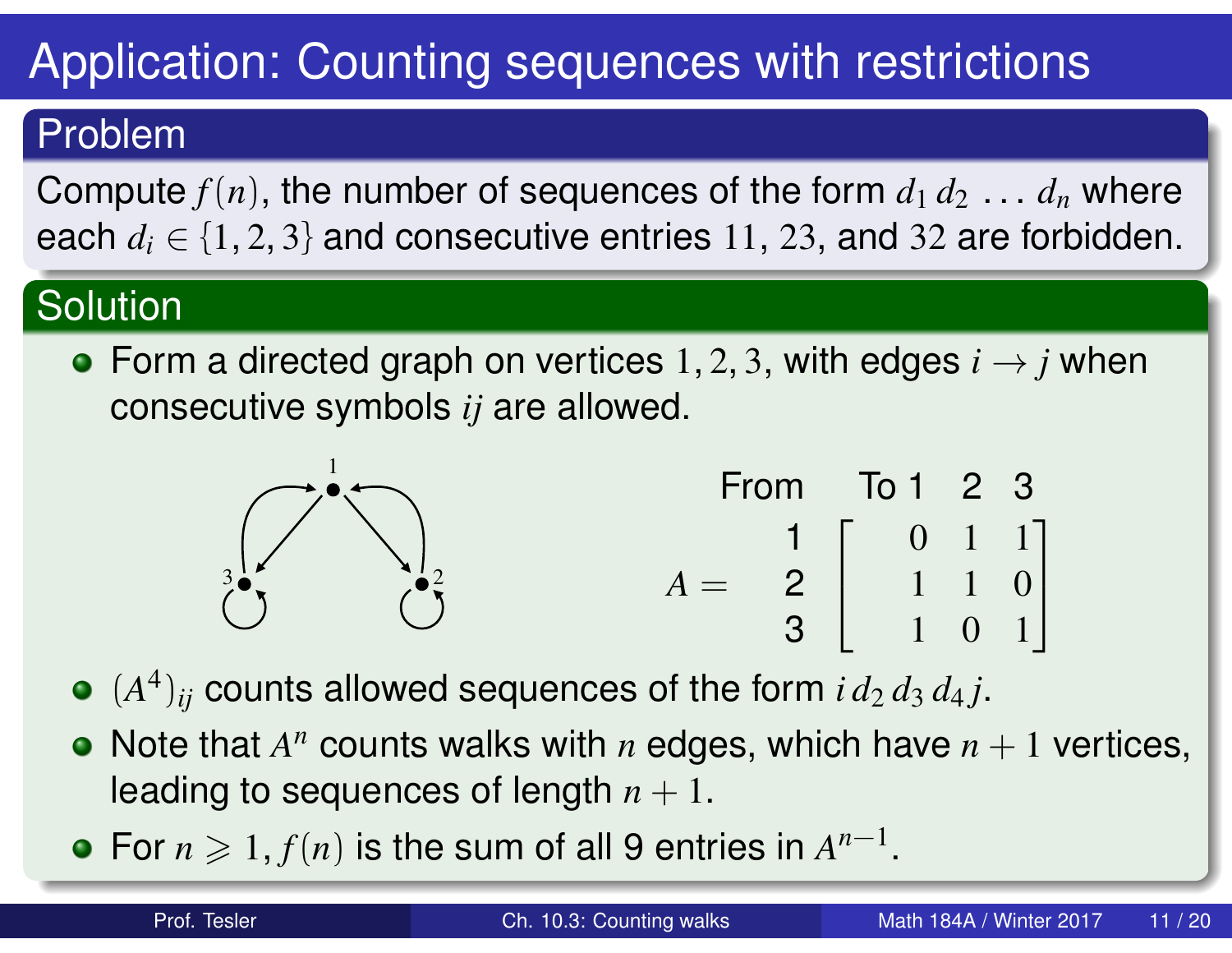### Matrix powers

- For a specific value of  $n$ , one may compute  $A^{n-1}$ .
- We would also like a general formula in *n*. We'll outline the general method (which requires advanced linear algebra) as well as a method specific to this problem.
- Using the *Jordan Canonical Form* (Math 100, 102, or 180C), which is based on eigenvalues and eigenvectors of *A*, one can show that for this matrix,

$$
A^{n} = \frac{1}{2} \begin{bmatrix} 0 & 0 & 0 \\ 0 & 1 & -1 \\ 0 & -1 & 1 \end{bmatrix} + \frac{(-1)^{n}}{6} \begin{bmatrix} 4 & -2 & -2 \\ -2 & 1 & 1 \\ -2 & 1 & 1 \end{bmatrix} + \frac{2^{n}}{3} \begin{bmatrix} 1 & 1 & 1 \\ 1 & 1 & 1 \\ 1 & 1 & 1 \end{bmatrix}
$$

Summing up the 9 entries in  $A^n$  gives  $3 \cdot 2^n$ .

 $f(n)$  is the sum of the 9 entries in  $A^{n-1}$ ,  $\text{so } f(n) = 3 \cdot 2^{n-1} \text{ for } n \geq 1.$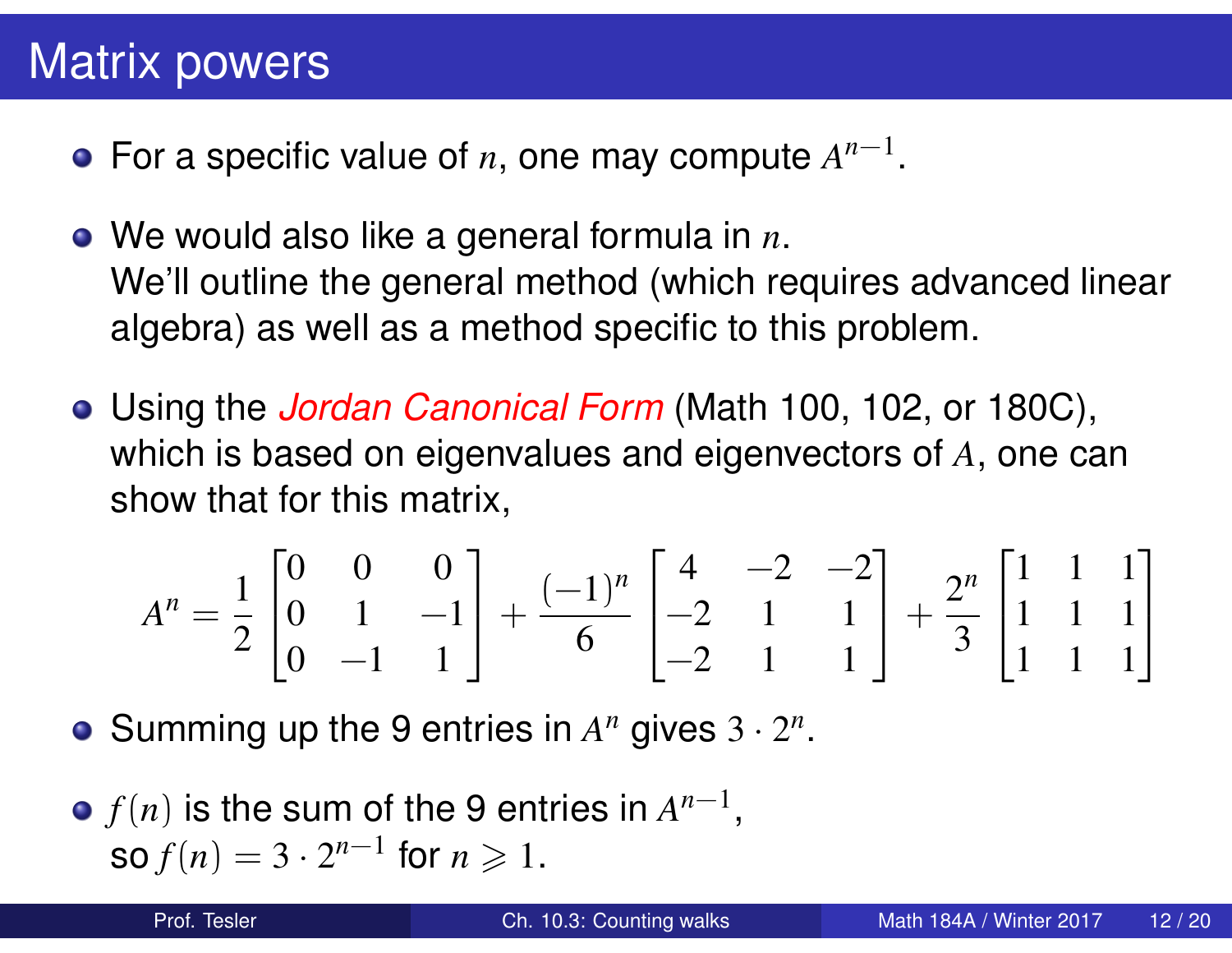# Direct proof that  $f(n) = 3 \cdot 2^{n-1}$  for  $n \ge 1$

- There are three choices of the first digit: 1, 2, or 3.
- There are two choices for each subsequent digit, depending on the previous digit:

1 may be followed by 2 or 3;

2 may be followed by 1 or 2;

3 may be followed by 1 or 3.

We make *n* − 1 choices of this type (for the 2nd through *n*th digits).

- Thus,  $f(n) = 3 \cdot 2^{n-1}$ .
- That method is specific to this problem, while matrix powers are more general. If we disallow 11, 12, 23, 32, then there would be one option after a 1 and two options after a 2 or 3. This way wouldn't work since the number of options would vary, but the transition matrix method would still work.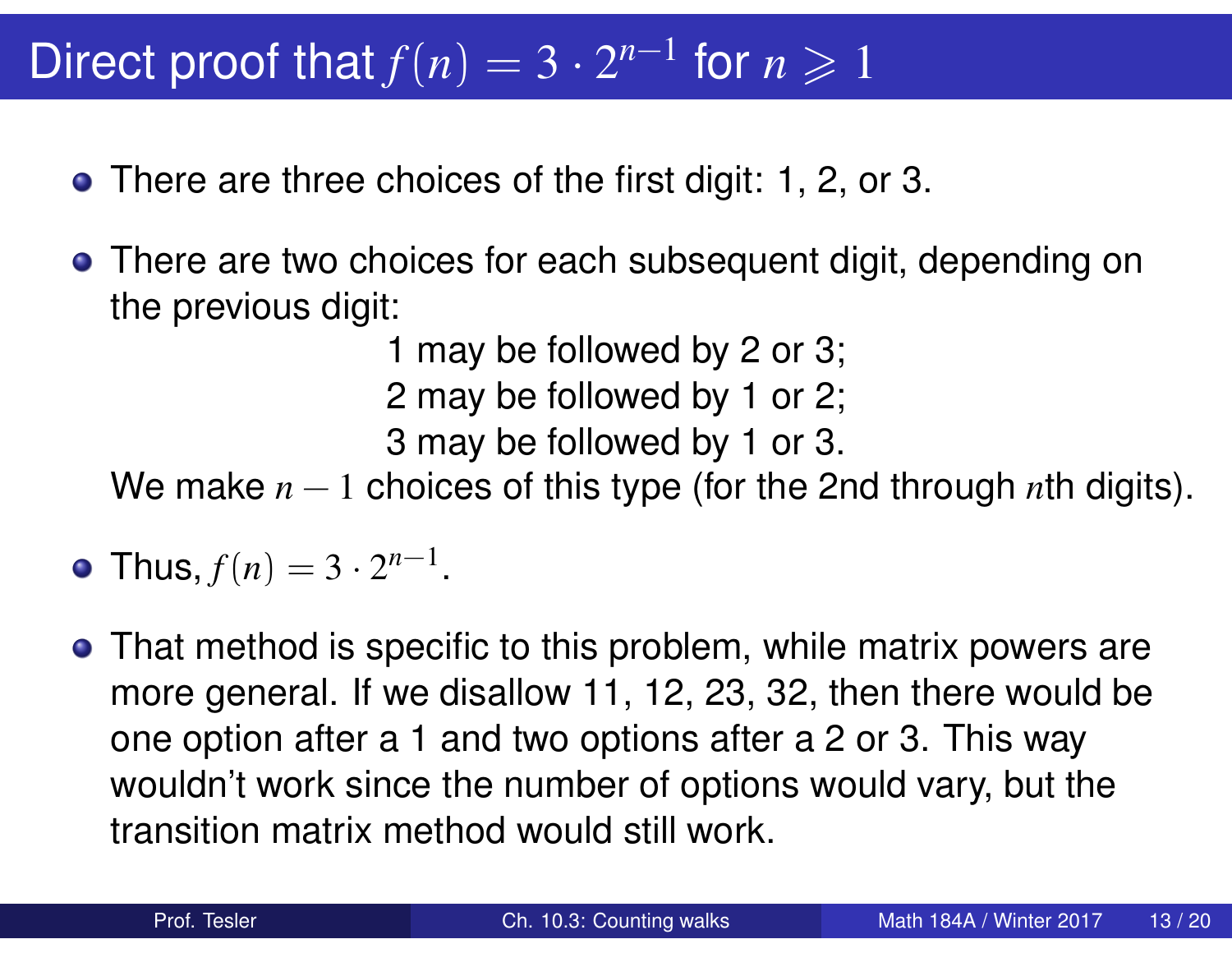## Application: Domino tilings of a 2 × *n* board





- $\bullet$  How many ways are there to tile a 2  $\times$  *n* board with dominos so that all squares are filled? Call it *Tn*.
- The dominos must not overlap. Each domino must be properly positioned to cover either two horizontally adjacent or two vertically adjacent squares.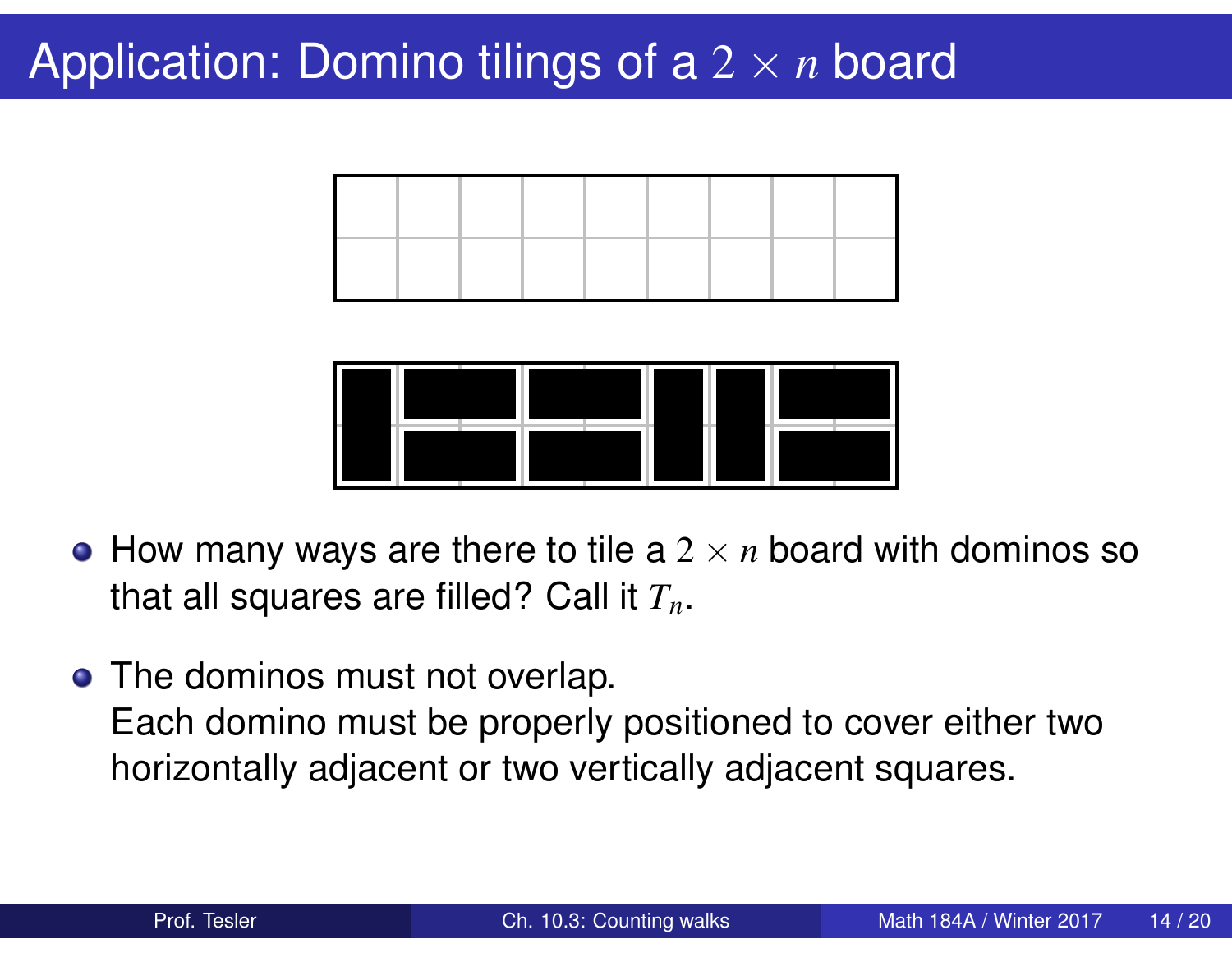## Domino tilings, first solution: induction



- The tiling starts with either a vertical domino or two stacked horizontal dominos.
- If  $n \geq 1$  and the first column has a vertical domino, there are  $T_{n-1}$ ways to tile the remaining  $n-1$  columns.
- **If**  $n \geq 2$  and the first two columns have two stacked horizontal dominos, there are  $T_{n-2}$  ways to tile the remaining  $n-2$  columns.
- **•** This gives a recursion:  $T_n = T_{n-1} + T_{n-2}$  for  $n \ge 2$ .
- **Base cases:**  $n = 0$ :  $T_0 = 1$   $(2 \times 0;$  no squares to fill)  $n = 1$ :  $T_1 = 1$   $(2 \times 1)$ ; one vertical domino)
- Same recursion and initial conditions as the Fibonacci numbers!  $T_0 = 1$ ,  $T_1 = 1$ ,  $T_2 = 2$ ,  $T_3 = 3$ ,  $T_4 = 5$ ,  $T_5 = 8$ , ...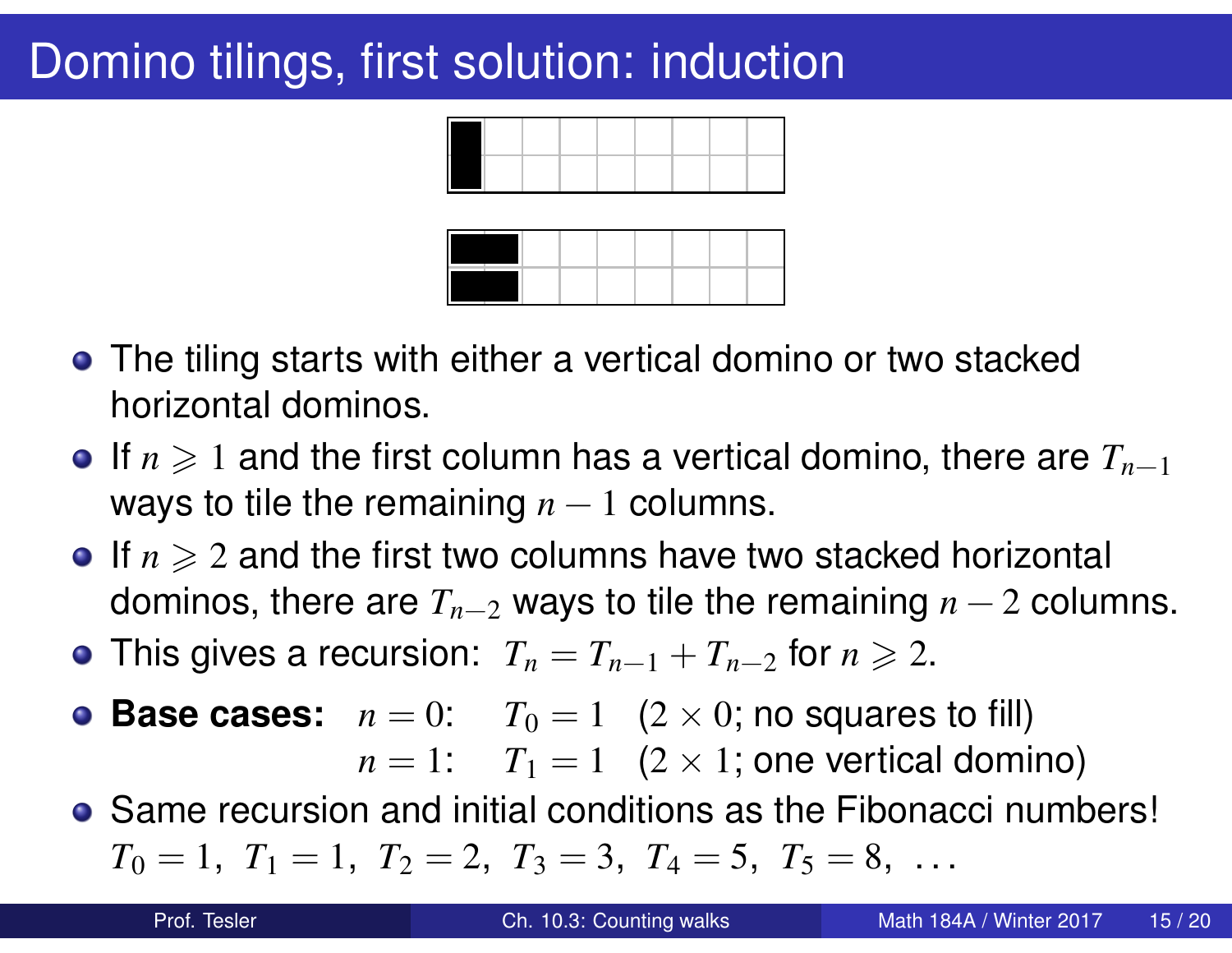



- This method is also called *Transfer Matrices*. It is closely related to *Markov Chains* in Probability (Math 180C) and to *Finite State Automata* in Computer Science (CSE 21).
- If we consider one column at a time, there are five possible states (a, b, c, d, e above) that it can be in.
- Adjacent columns can only have certain combinations of states. E.g., aa and ac are valid, but ab, ad, ae are not valid. Systematically determine all such rules.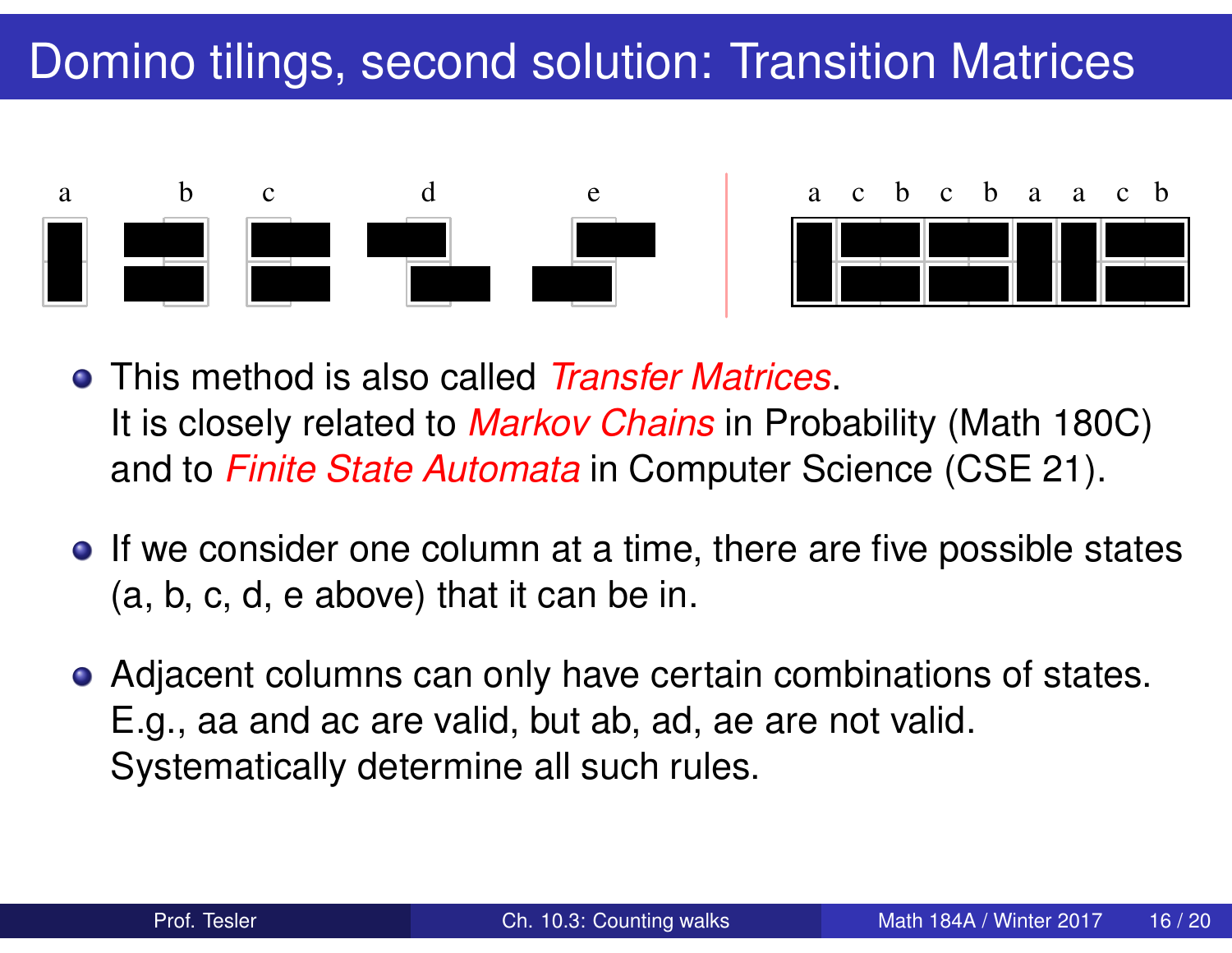

- We will make a graph representing valid combinations of states in adjacent columns.
- The vertices are the states a, b, c, d, e.  $\blacksquare$
- If consecutive columns may have states  $k, \ell$  then draw a directed  $\bullet$ edge from  $k$  to  $\ell$ .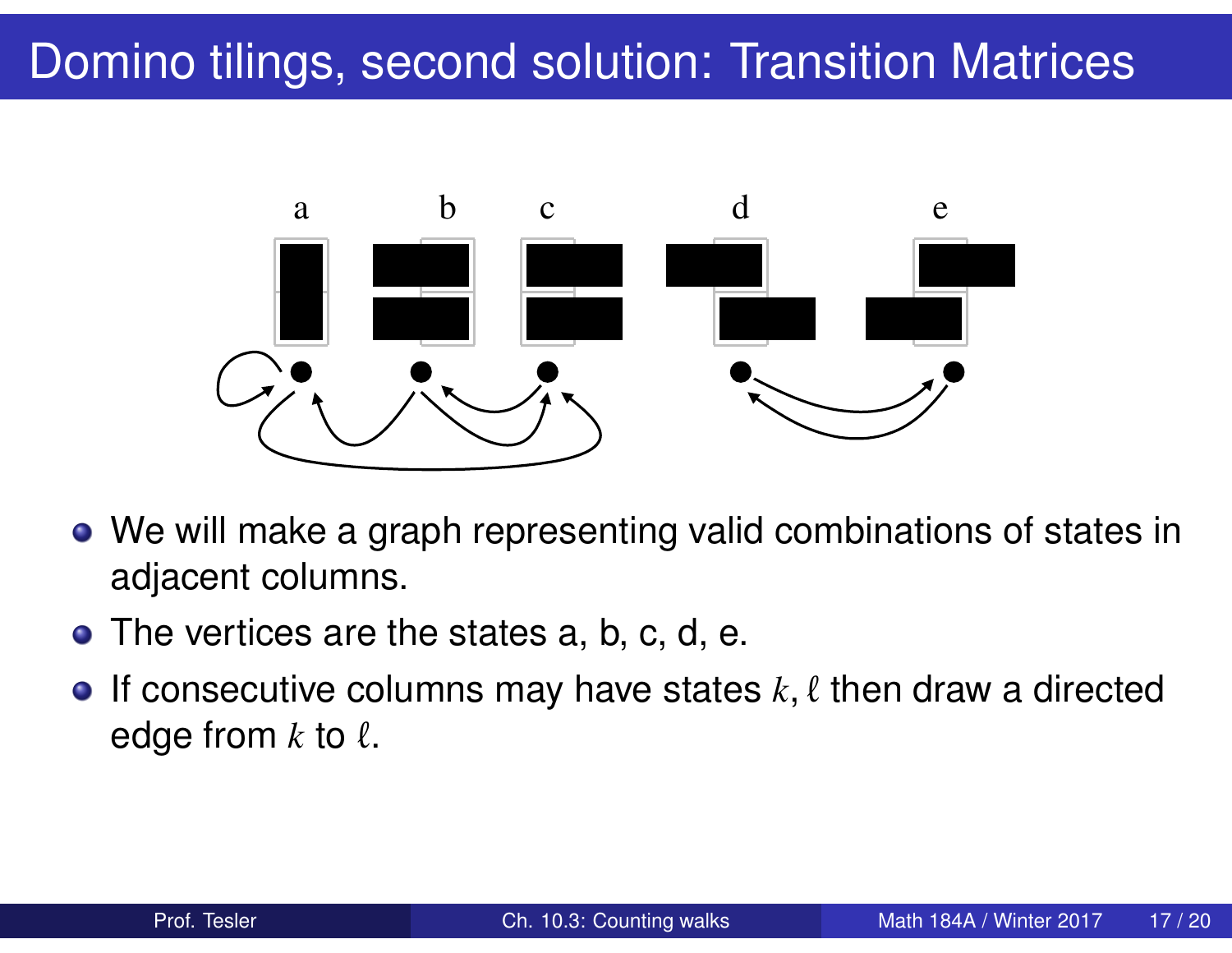

The *transition matrix M* is the adjacency matrix of this graph.

- $(M^n)_{i,j}$  is the number of walks  $i, k_2, k_3, \ldots, k_n, j$  in the graph. Again, it has *n* edges, corresponding to  $n + 1$  vertices. As a tiling, it represents  $n + 1$  columns:  $i, k_2, k_3, \ldots, k_n, j$ . For *n* columns, we need to use *Mn*−<sup>1</sup> .
- To avoid overflowing the board, a walk must start with a or c, and end with a or b, so

$$
T_n = (M^{n-1})_{a,a} + (M^{n-1})_{a,b} + (M^{n-1})_{c,a} + (M^{n-1})_{c,b}.
$$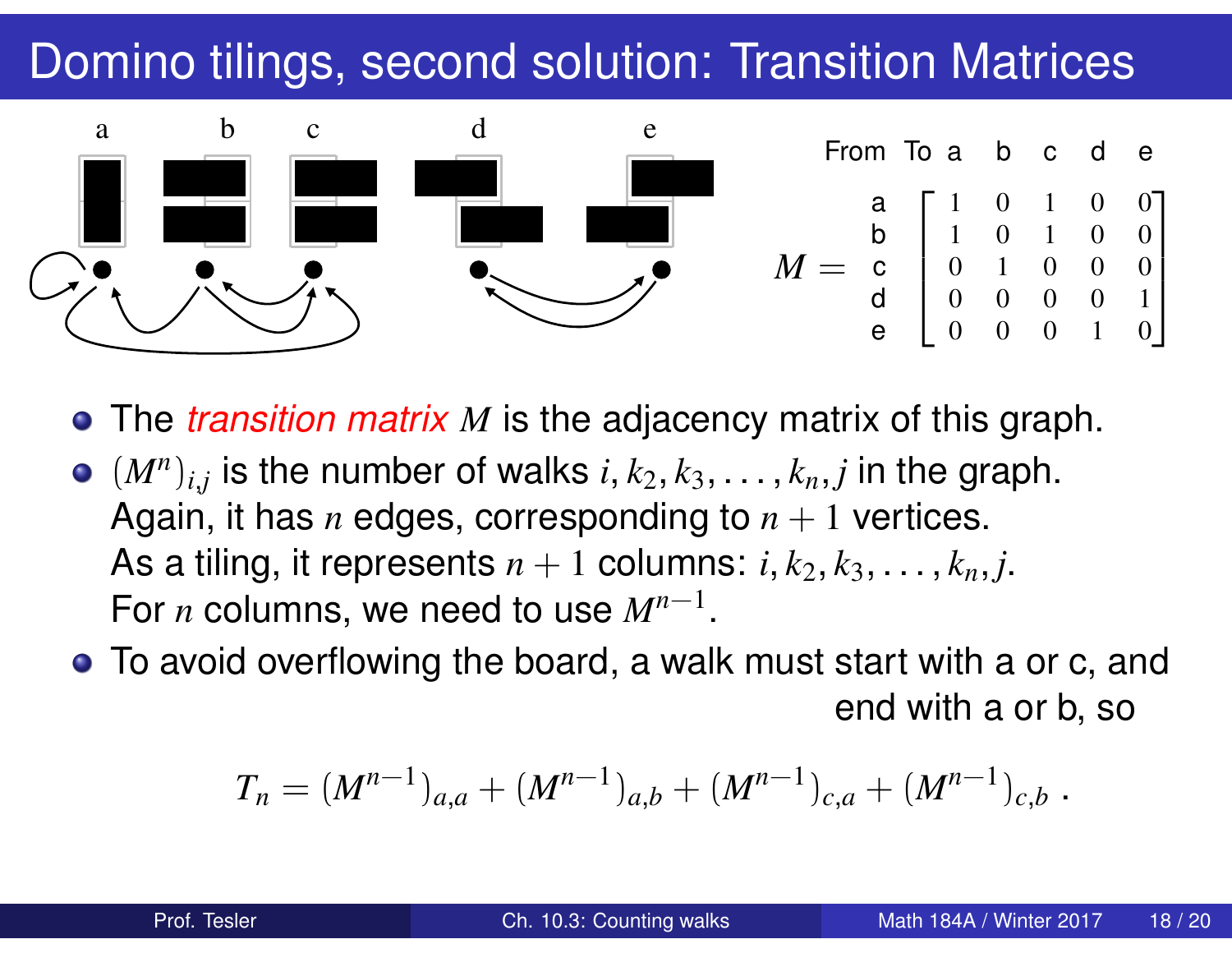

#### **Alternate solution to splitting** *T<sup>n</sup>* **into four subcases:**

- Augment the  $2 \times n$  board into a  $2 \times (n+2)$  board by adding one extra column on each end, with a vertical domino in each.
- The number of ways to fill the middle *n* columns of the augmented board is the same as filling a  $2 \times n$  board,  $T_n$ .
- In the augmented board, a tiling corresponds to a walk with  $n + 1$ edges from  $a$  to  $a$ , so  $T_n = (M^{n+1})_{a,a}$ .